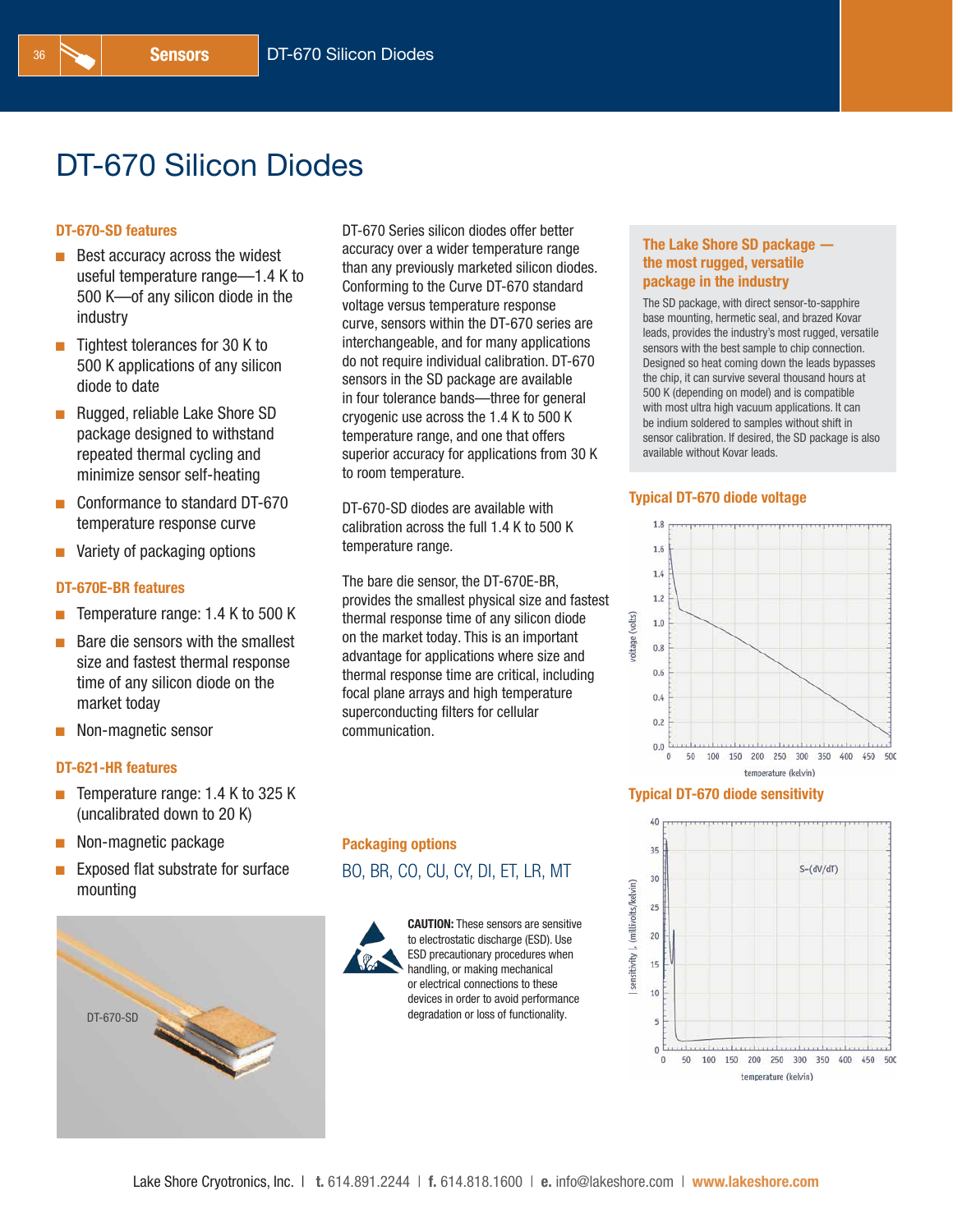# **Specifications**

Standard curve Curve DT-670—see next page

Recommended excitation 10  $\mu$ A  $\pm$ 0.1%

Max reverse voltage 40 V

Max current before damage 1 mA continuous or 100 mA pulsed

Dissipation at recommended excitation

16 µW at 4.2 K; 10 µW at 77 K; 5 µW at 300 K

Thermal response time SD: typical <10 ms at 4.2 K, 100 ms at 77 K, 200 ms at 305 K; BR: 1 ms at 4.2 K, 13 ms at 77 K, 20 ms at 305 K

Use in radiation Recommended for use only in low level radiation—see Appendix B

Use in magnetic field Not recommended for use in magnetic field applications below 60 K. Low magnetic field dependence when used in fields up to 5 tesla above 60 K—see Appendix B

**Reproducibility'**  $\pm 10$  mK at 4.2 K

Soldering standard J-STD-001 Class 2

<sup>1</sup> Short-term reproducibility data is obtained by subjecting sensor to repeated thermal shocks from 305 K to 4.2 K

### Range of use

| Package                       |       | Minimum limit   Maximum limit |
|-------------------------------|-------|-------------------------------|
| SD, CU-HT, BR                 | 1.4 K | 500 K                         |
| CU, LR, CY, ET, MT,<br>BO, HR | 1.4 K | 420 K                         |

### DT-621-HR miniature silicon diode

The DT-621 miniature silicon diode temperature sensor is configured for installation on flat surfaces. Due to the absence of magnetic materials in its construction, this package is suited for applications where minimal interaction between the diode and sample space magnetic field is desired. The DT- 621 sensor package exhibits precise, monotonic temperature response over its useful range. The sensor chip is in direct contact with the epoxy dome, which causes increased voltage below 20 K and prevents full range Curve DT-670 conformity. For use below 20 K, calibration is required.

DT-621-HR

### Calibrated accuracy and the control control control control control control control control control control control control control control control control control control control control control control control control co

|       | Typical sensor accuracy <sup>2</sup> |
|-------|--------------------------------------|
| 1.4K  | $±12$ mK                             |
| 4.2 K | $±12$ mK                             |
| 10K   | $+12$ mK                             |
| 77 K  | $+22$ mK                             |
| 300 K | $\pm 32$ mK                          |
| 500 K | $\pm 50$ mK                          |

<sup>2</sup> [(Calibration uncertainty)<sup>2</sup> + (reproducibility)2]<sup>0.5</sup> for more information see Appendices B, D, and E

### Temperature response data table (typical)

|       | DT-670    |                 | <b>DT-621-HR</b> |                 |
|-------|-----------|-----------------|------------------|-----------------|
|       | V (volts) | dV/dT<br>(mV/K) | V (volts)        | dV/dT<br>(mV/K) |
| 1.4K  | 1.64      | $-12.5$         |                  |                 |
| 4.2 K | 1.58      | $-31.6$         | 1.678            | -35             |
| 10K   | 1.38      | $-26.8$         |                  |                 |
| 77 K  | 1.03      | $-1.73$         | 1.03             | 1.73            |
| 305 K | 0.560     | $-2.30$         | 0.560            | $-2.3$          |

See Appendix G for expanded response table

|       | Use to 305 $K^3$ | Use to 500 $K4$ |
|-------|------------------|-----------------|
| 4.2 K | $±10$ mK         | $\pm 40$ mK     |
| 77 K  | $\pm 40$ mK      | $±100$ mK       |
| 305K  | $+25$ mK         | $\pm 50$ mK     |
| 500 K |                  | $+150$ mK       |

Long-term stability data is obtained by subjecting sensor to 200 thermal shocks from 305 K to 77 K

<sup>4</sup> Based on 670 h of baking at 500 K

### Standard curve DT-670 tolerance bands

|                |              |                     | 2 K to 100 K 100 K to 305 K 305 K to 500 K |
|----------------|--------------|---------------------|--------------------------------------------|
| <b>Band A</b>  | $\pm 0.25$ K | $\pm 0.5$ K         | $\pm 0.5$ K                                |
| <b>Band A1</b> | $\pm 0.25$ K | $\pm 1.5\%$ of temp | $\pm 1.5\%$ of temp                        |
| <b>Band B</b>  | $\pm 0.5$ K  | $\pm 0.5$ K         | $\pm 0.33\%$ of temp                       |
| Band B1        | $\pm 0.5$ K  | $\pm 1.5\%$ of temp | $\pm 1.5\%$ of temp                        |
| Band C         | $±1$ K       | $±1$ K              | $\pm 0.50\%$ of temp                       |

|                                |                 |              | 30 K to 100 K 100 K to 305 K 305 K to 500 K |
|--------------------------------|-----------------|--------------|---------------------------------------------|
| Band $D5$<br>$\pm 0.25$ K      |                 | $\pm 0.50$ K | $\pm 0.20\%$ of temp                        |
| $5$ For T $<$ 30 K $\pm$ 1.5 K |                 |              |                                             |
|                                | <b>AUL JAAU</b> |              | $10011 - 0011$                              |

|            | 2 K to 100 K     | $\sqrt{100}$ K to 500 K $\Delta$ |
|------------|------------------|----------------------------------|
| DT-670E-BR | $±1.5$ K typical | $±1.5%$ of temp typical          |
|            |                  |                                  |

|           | 20 K to 325 K                              |
|-----------|--------------------------------------------|
| DT-621-HR | $\pm 2.5$ K or $\pm 1.5$ % of temperature, |
|           | whichever is greater                       |

### Physical specifications

|                          | <b>Mass</b>      | <b>Lead type</b>                                      | <b>Lead polarity</b>                                                                                          | <b>Sensor materials used</b>                                                                                                                                              |
|--------------------------|------------------|-------------------------------------------------------|---------------------------------------------------------------------------------------------------------------|---------------------------------------------------------------------------------------------------------------------------------------------------------------------------|
| DT-670-SD                | 37 mg            | 2-nickel and gold<br>plated Kovar                     | Positive lead on right with<br>package lid up and leads<br>towards user                                       | Sapphire base with alumina body<br>& lid. Molvbdenum/manganese<br>metallization on base and lid top<br>with nickel and gold plating. Gold<br>tin solder as hermetic seal. |
| DT-670E-BR<br>(bare die) | 72.7 µg          | None                                                  | Positive connection made<br>through bottom of chip:<br>negative connection made on<br>base pad on top of chip | Silicon chip with aluminum<br>metallization on chip contacts.                                                                                                             |
| DT-621-HR                | 23 <sub>mg</sub> | 2-platinum ribbon<br>with tinned 60/40<br>SnPb solder | Positive lead is right-hand ribbon<br>with platinum disk down and leads<br>towards user                       | Sensing element is mounted to a<br>platinum disk and covered with a<br>dome of Stycast <sup>®</sup> 2850 epoxy                                                            |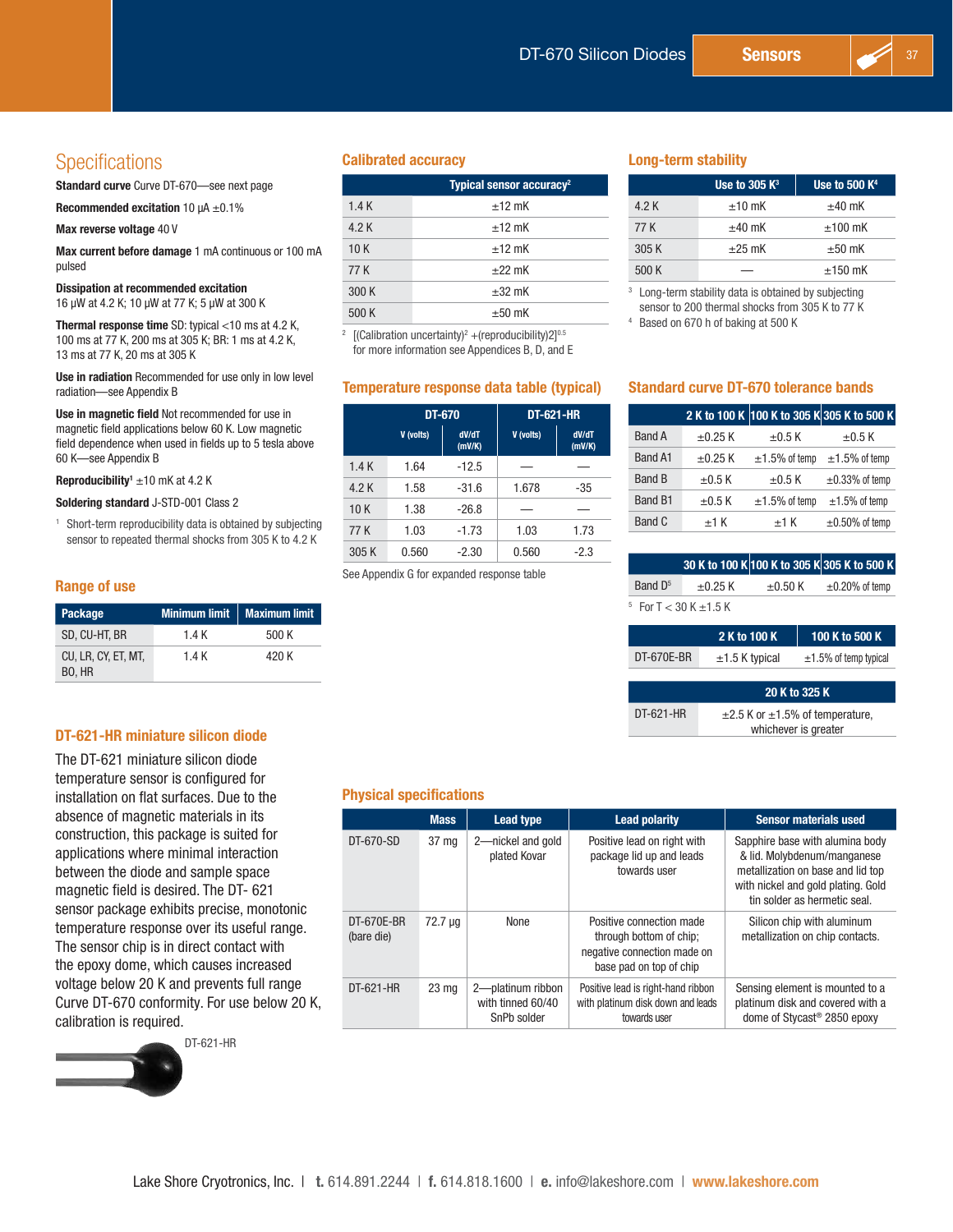| Package base parallel to field B |         |         |          |          |          |  |  |  |  |
|----------------------------------|---------|---------|----------|----------|----------|--|--|--|--|
| 2T<br>3T<br>1 T<br>4 T<br>5 T    |         |         |          |          |          |  |  |  |  |
| 4.2 K                            | $-200$  | $-300$  | $-350$   | $-400$   | $-500$   |  |  |  |  |
| 20K                              | $-10$   | $-20$   | $-25$    | -30      | $-40$    |  |  |  |  |
| 40 K                             | -4      | -6      | -8       | $-10$    | $-12$    |  |  |  |  |
| 60 K                             | $-0.5$  | -1      | -2       | -3       | $-3.5$   |  |  |  |  |
| 80K                              | < 0.1   | $-0.5$  | $-0.8$   | $-1.1$   | $-1.5$   |  |  |  |  |
| 300 K                            | $<-0.1$ | $<-0.1$ | $< -0.1$ | $< -0.1$ | $< -0.1$ |  |  |  |  |

| Package base perpendicular to field B |        |        |        |        |        |  |  |  |  |
|---------------------------------------|--------|--------|--------|--------|--------|--|--|--|--|
| 3T<br>1 T<br>2T<br>4 T<br>5 T         |        |        |        |        |        |  |  |  |  |
| 4.2 K                                 | -8     | -9     | $-11$  | -15    | $-20$  |  |  |  |  |
| 20K                                   | -4     | -5     | -5     | -5     | $-10$  |  |  |  |  |
| 40 K                                  | $-1.5$ | -3     | $-4$   | -5     | $-5.5$ |  |  |  |  |
| 60 K                                  | $-0.5$ | $-0.7$ | $-0.8$ | -1     | $-1.1$ |  |  |  |  |
| 80 K                                  | $-0.1$ | $-0.3$ | $-0.5$ | $-0.6$ | $-0.7$ |  |  |  |  |
| 300 K                                 | < 0.1  | 0.2    | 0.5    | 0.6    | 0.6    |  |  |  |  |

<sup>6</sup> To minimize magnetic field-induced temperature errors, the sensor should be oriented so that the package base is perpendicular to the magnetic field flux lines this results in the diode current being parallel to the magnetic field







**– CAUTION:** (+) lead connected electrically to external braze ring— take care not to cause a short



ł.





General tolerance of  $\pm 0.005$  in [ $\pm 0.127$  mm] unless otherwise noted

### DT-670 temperature response curve Curve Curve DT-670 tolerance bands

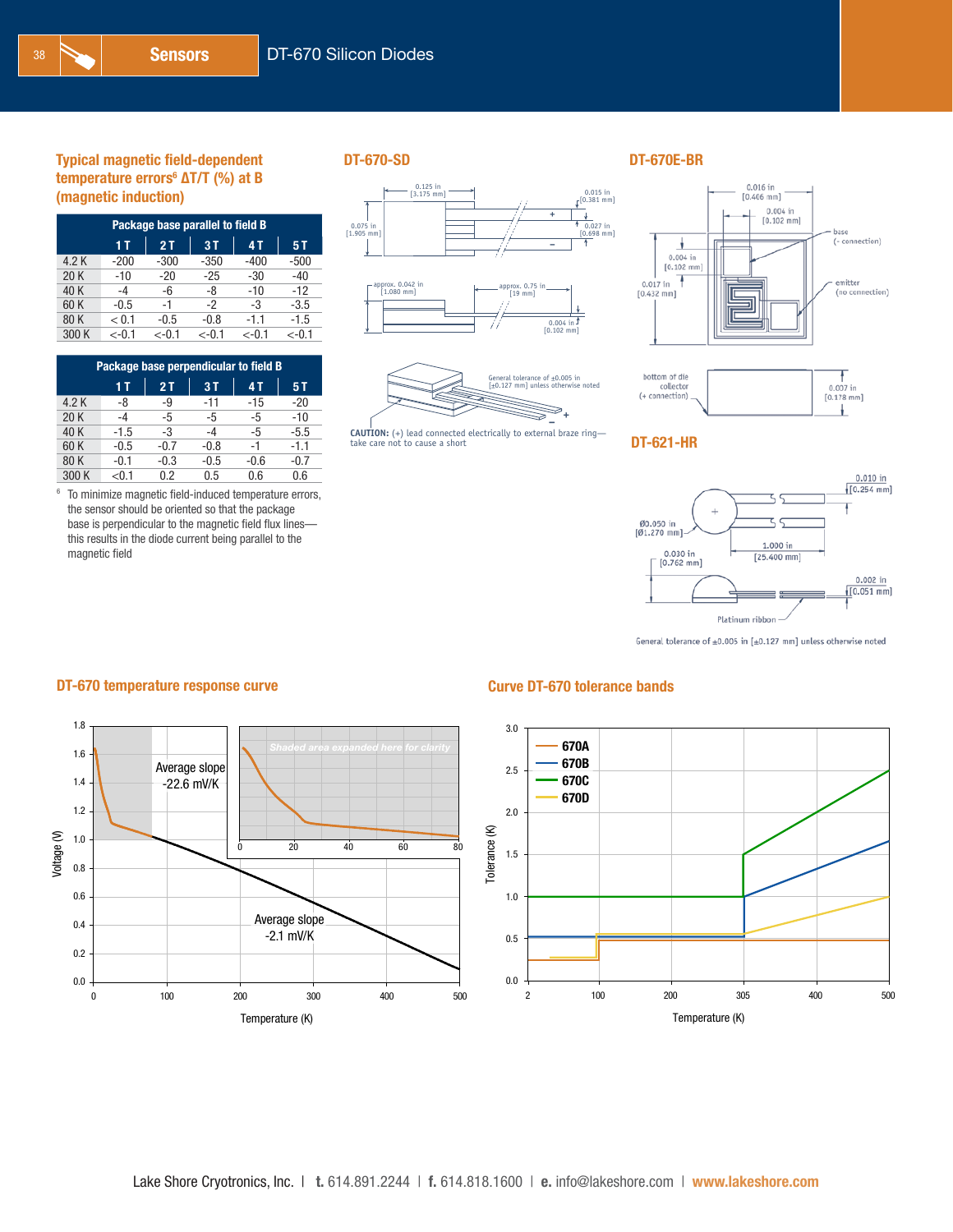### DT-670 Series expanded temperature response data table

| T<br>(K) | <b>Voltage</b><br>(V) | dV/dT<br>(mV/K) | T<br>(K) | <b>Voltage</b><br>(V) | dV/dT<br>(mV/K) | T<br>(K) | <b>Voltage</b><br>(V) | dV/dT<br>(mV/K) | т<br>(K) | <b>Voltage</b><br>(V) | dV/dT<br>(mV/K) |
|----------|-----------------------|-----------------|----------|-----------------------|-----------------|----------|-----------------------|-----------------|----------|-----------------------|-----------------|
| $1.4$    | 1.644290              | $-12.5$         | $6.0\,$  | 1.51541               | $-36.7$         | 28.0     | 1.110421              | $-2.25$         | 160.0    | 0.868518              | $-2.07$         |
| 1.5      | 1.642990              | $-13.6$         | 6.5      | 1.49698               | $-36.9$         | 29.0     | 1.108261              | $-2.08$         | 170.0    | 0.847659              | $-2.10$         |
| 1.6      | 1.641570              | $-14.8$         | 7.0      | 1.47868               | $-36.2$         | 30.0     | 1.106244              | $-1.96$         | 180.0    | 0.826560              | $-2.12$         |
| $1.7$    | 1.640030              | $-16.0$         | 7.5      | 1.46086               | $-35.0$         | 31.0     | 1.104324              | $-1.88$         | 190.0    | 0.805242              | $-2.14$         |
| 1.8      | 1.638370              | $-17.1$         | 8.0      | 1.44374               | $-33.4$         | 32.0     | 1.102476              | $-1.82$         | 200.0    | 0.783720              | $-2.16$         |
| 1.9      | 1.636600              | $-18.3$         | 8.5      | 1.42747               | $-31.7$         | 33.0     | 1.100681              | $-1.77$         | 210.0    | 0.762007              | $-2.18$         |
| 2.0      | 1.634720              | $-19.3$         | 9.0      | 1.41207               | $-29.9$         | 34.0     | 1.098930              | $-1.73$         | 220.0    | 0.740115              | $-2.20$         |
| 2.1      | 1.632740              | $-20.3$         | 9.5      | 1.39751               | $-28.3$         | 35.0     | 1.097216              | $-1.70$         | 230.0    | 0.718054              | $-2.21$         |
| $2.2$    | 1.630670              | $-21.1$         | 10.0     | 1.38373               | $-26.8$         | 36.0     | 1.095534              | $-1.69$         | 240.0    | 0.695834              | $-2.23$         |
| 2.3      | 1.628520              | $-21.9$         | 10.5     | 1.37065               | $-25.5$         | 37.0     | 1.093878              | $-1.64$         | 250.0    | 0.673462              | $-2.24$         |
| $2.4\,$  | 1.626290              | $-22.6$         | 11.0     | 1.35820               | $-24.3$         | 38.0     | 1.092244              | $-1.62$         | 260.0    | 0.650949              | $-2.26$         |
| 2.5      | 1.624000              | $-23.2$         | 11.5     | 1.34632               | $-23.2$         | 39.0     | 1.090627              | $-1.61$         | 270.0    | 0.628302              | $-2.27$         |
| 2.6      | 1.621660              | $-23.6$         | $12.0$   | 1.33499               | $-22.1$         | 40.0     | 1.089024              | $-1.60$         | 273.0    | 0.621141              | $-2.28$         |
| 2.7      | 1.619280              | $-24.0$         | 12.5     | 1.32416               | $-21.2$         | 42.0     | 1.085842              | $-1.59$         | 280.0    | 0.605528              | $-2.28$         |
| 2.8      | 1.616870              | $-24.2$         | 13.0     | 1.31381               | $-20.3$         | 44.0     | 1.082669              | $-1.59$         | 290.0    | 0.582637              | $-2.29$         |
| 2.9      | 1.614450              | $-24.4$         | 13.5     | 1.30390               | $-19.4$         | 46.0     | 1.079492              | $-1.59$         | 300.0    | 0.559639              | $-2.30$         |
| $3.0\,$  | 1.612000              | $-24.7$         | 14.0     | 1.29439               | $-18.6$         | 48.0     | 1.076303              | $-1.60$         | 310.0    | 0.536542              | $-2.31$         |
| 3.1      | 1.609510              | $-25.1$         | 14.5     | 1.28526               | $-17.9$         | 50.0     | 1.073099              | $-1.61$         | 320.0    | 0.513361              | $-2.32$         |
| 3.2      | 1.606970              | $-25.6$         | 15.0     | 1.27645               | $-17.3$         | 52.0     | 1.069881              | $-1.61$         | 330.0    | 0.490106              | $-2.33$         |
| $3.3\,$  | 1.604380              | $-26.2$         | 15.5     | 1.26794               | $-16.8$         | 54.0     | 1.066650              | $-1.62$         | 340.0    | 0.466760              | $-2.34$         |
| 3.4      | 1.601730              | $-26.8$         | 16.0     | 1.25967               | $-16.3$         | 56.0     | 1.063403              | $-1.63$         | 350.0    | 0.443371              | $-2.34$         |
| $3.5\,$  | 1.599020              | $-27.4$         | 16.5     | 1.25161               | $-15.9$         | 58.0     | 1.060141              | $-1.64$         | 360.0    | 0.419960              | $-2.34$         |
| $3.6\,$  | 1.596260              | $-27.9$         | 17.0     | 1.24372               | $-15.6$         | 60.0     | 1.056862              | $-1.64$         | 370.0    | 0.396503              | $-2.35$         |
| $3.7\,$  | 1.59344               | $-28.4$         | 17.5     | 1.23596               | $-15.4$         | 65.0     | 1.048584              | $-1.67$         | 380.0    | 0.373002              | $-2.35$         |
| $3.8\,$  | 1.59057               | $-29.0$         | 18.0     | 1.22830               | $-15.3$         | 70.0     | 1.040183              | $-1.69$         | 390.0    | 0.349453              | $-2.36$         |
| 3.9      | 1.58764               | $-29.6$         | 18.5     | 1.22070               | $-15.2$         | 75.0     | 1.031651              | $-1.72$         | 400.0    | 0.325839              | $-2.36$         |
| 4.0      | 1.58465               | $-30.2$         | 19.0     | 1.21311               | $-15.2$         | 77.35    | 1.027594              | $-1.73$         | 410.0    | 0.302161              | $-2.37$         |
| 4.2      | 1.57848               | $-31.6$         | 19.5     | 1.20548               | $-15.3$         | 80.0     | 1.022984              | $-1.75$         | 420.0    | 0.278416              | $-2.38$         |
| $4.4\,$  | 1.57202               | $-32.9$         | 20.0     | 1.197748              | $-15.6$         | 85.0     | 1.014181              | $-1.77$         | 430.0    | 0.254592              | $-2.39$         |
| 4.6      | 1.56533               | $-34.0$         | 21.0     | 1.181548              | $-17.0$         | 90.0     | 1.005244              | $-1.80$         | 440.0    | 0.230697              | $-2.39$         |
| 4.8      | 1.55845               | $-34.7$         | 22.0     | 1.162797              | $-21.1$         | 100.0    | 0.986974              | $-1.85$         | 450.0    | 0.206758              | $-2.39$         |
| $5.0\,$  | 1.55145               | $-35.2$         | 23.0     | 1.140817              | $-20.8$         | 110.0    | 0.968209              | $-1.90$         | 460.0    | 0.182832              | $-2.39$         |
| 5.2      | 1.54436               | $-35.6$         | 24.0     | 1.125923              | $-9.42$         | 120.0    | 0.949000              | $-1.94$         | 470.0    | 0.159010              | $-2.37$         |
| $5.4\,$  | 1.53721               | $-35.9$         | 25.0     | 1.119448              | $-4.60$         | 130.0    | 0.929390              | $-1.98$         | 480.0    | 0.135480              | $-2.33$         |
| 5.6      | 1.53000               | $-36.2$         | 26.0     | 1.115658              | $-3.19$         | 140.0    | 0.909416              | $-2.01$         | 490.0    | 0.112553              | $-2.25$         |
| $5.8\,$  | 1.52273               | $-36.5$         | 27.0     | 1.112810              | $-2.58$         | 150.0    | 0.889114              | $-2.05$         | 500.0    | 0.090681              | $-2.12$         |